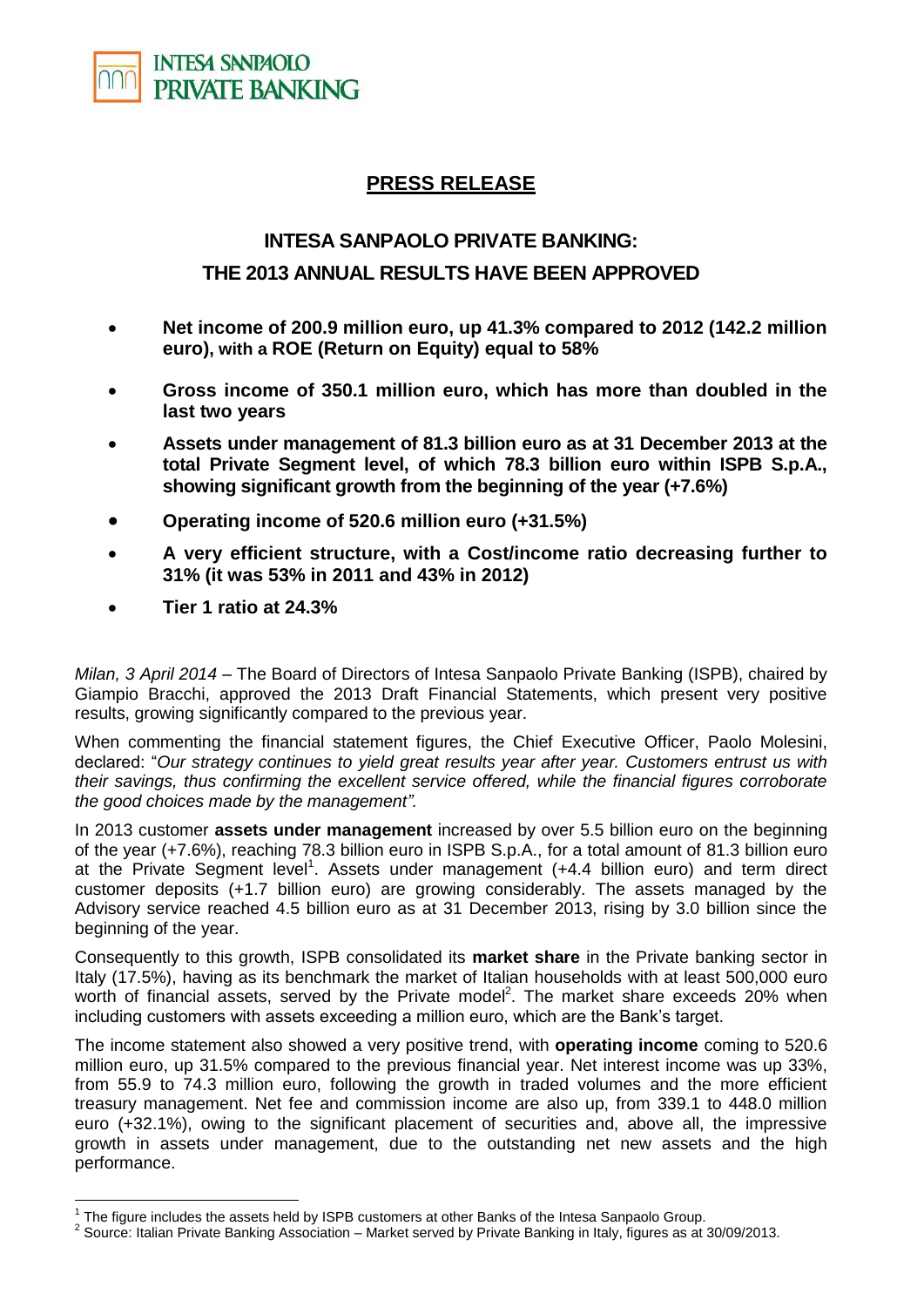With "Cost/income ratio" dropping further to 31%, the **operating margin** grew by 59% compared to 2012, reaching 357.4 million euro. Thus the Bank's "Profit on Assets" has risen from 23 to 48 base points in two years, making ISPB one of the most profitable specialised private banks in Europe.

With net provisions for risks and charges at 6.2 million euro and net adjustments to loans at minimum levels, **income before tax from continuing operations** amounted to 350.1 million euro, with an increase of 59.4%.

**Net income** reached 200.9 million euro, up 41.3% compared to 2012 (142.2 million euro), with a **ROE** (Return on Equity) equal to 58%.

The **capital ratios** of ISPB were well above regulatory requirements and improving further. The tier 1 ratio and total capital ratio rose to 24.3% and 25.9%, respectively, compared to 23.0% and 23.5% at the end of 2012.

The excellent results of 2013 confirmed the Bank's significant growing trend and emphasised its ability to effectively respond to the current complex and uncertain market conditions.

\*\*\*\*\*

Indeed, customers have continued their transition towards asset management products (portfolio management, funds and SICAVs) or value-added consultancy services (Private Advisory and Advisory). This has allowed to place considerable portions of the customers' portfolio towards products and services controlled by the Bank's structures, where the correct level of diversification of the various asset classes and the consistency of the investment choices made may be monitored more effectively.

The Bank's continuous commitment to key factors such as **offer diversification** and **service quality** was received positively by the market. Significant increases were recorded as a consequence, in terms of asset growth, while ensuring a highly satisfactory **performance** to customers, especially with regard to the Bank's portfolio management and the assets managed under the Advisory service.

The service offered by ISPB is highly regarded by customers, as confirmed by the survey conducted by an independent market research company. The attractiveness of the ISPB brand reached the first position based on the considerations made by the competitors in the Italian market (source: GfK Eurisko – Private Banker Monitor 2013).

In 2013 ISPB also received a lot of **acknowledgements**. ISPB was awarded by Euromoney as the best private bank in the "Best private banking services overall in Italy" category and was classified as "Highly Commended" in the "Best Private Bank in Italy" category in the Global Private Banking Awards 2013 of The Banker / PWM, two influential economic-financial monthly magazines of the Financial Times Group. Finally ISPB won the special prize "Private Network Best distribution network" in the Italian Certificate Awards.

\*\*\*\*\*